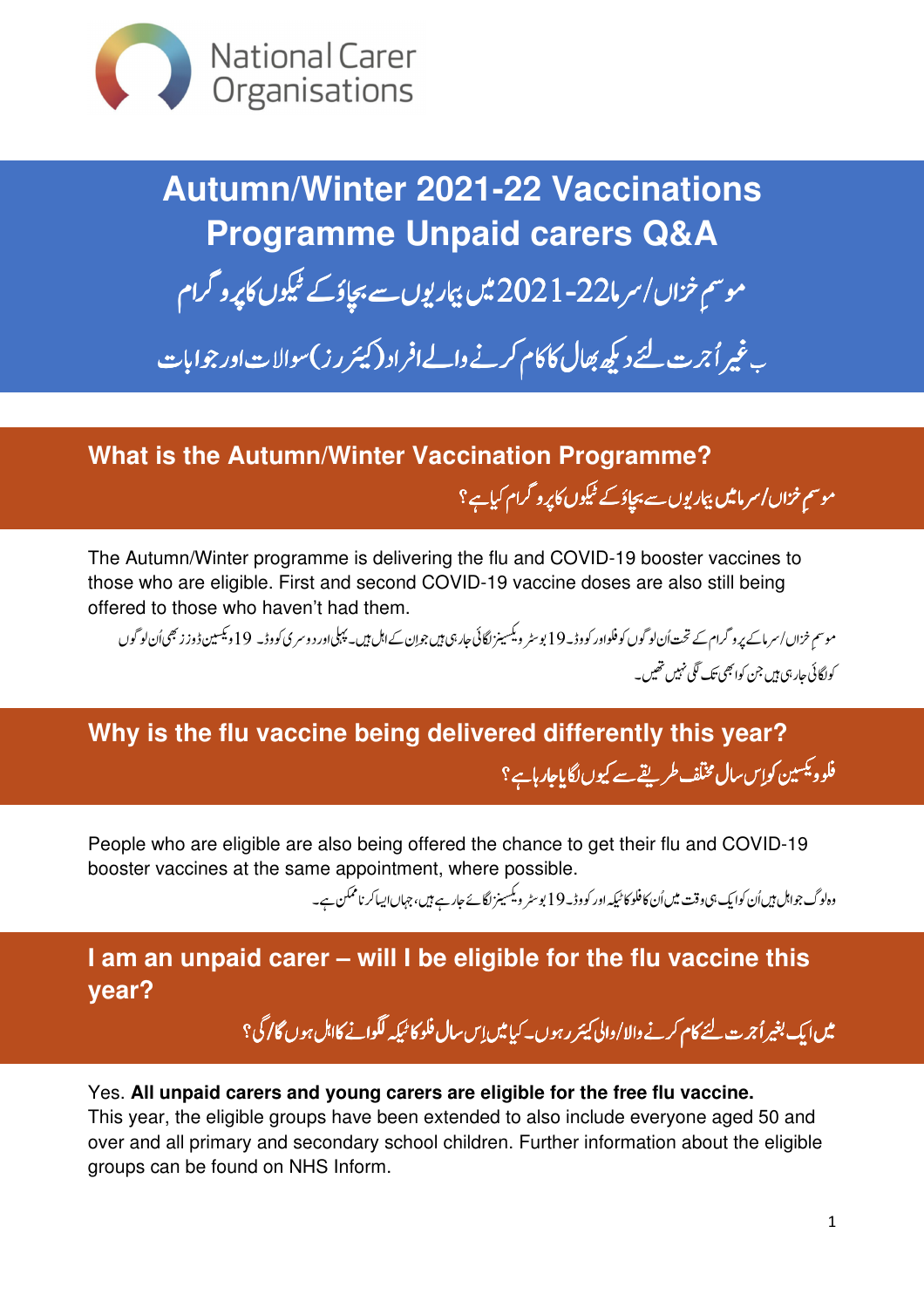

باں۔ بغیراُ جرت لئے کام کرنے والے تمام کیئر رزاور نوجوان کیئر رز فلو کامفت <sup>ب</sup>یکہ لگوانے کے اہل ہیں۔

اِس سال،اہل گروپس میں شامل افراد میں اضافہ کر دیاگیاہے،اِن میں 50 برس اوراس سے زائد عمر کے افراداور پرائمر یاور سیکنڈری سکول کے تمام بچے بھی شامل ہیں۔اہل گروپس کے بارے میں مزید معلومات این انتھایس انفار مNHS Inform سے مل سکتی ہیں۔

# Will unpaid carers be offered a COVID-19 booster vaccination? کیابغیراُجرت لئے کام کرنے والے کیئر رز کو کووڈ۔19 پوسٹر ویسینییشن لگایاجائے گا؟

Yes. NHS Scotland are following the JCVI advice and offering a booster dose to those most at risk first. From mid-November, you will be able to book it online.

ہاں۔ NHS این انکالیں سکاٹ لینڈ JCVI کے مشورے پر عمل کر رہے ہیں اوراُن لو گوں کو بوسٹر لگارہے ہیں جن کو پہلے سب سے زیادہ خطرہ ہے۔م**اہ نومبر کے وسط سے آپ** 

اس کوآن لائن تک کر سکیں گے۔

You can only receive your coronavirus booster dose 6 months (24 weeks) after your second dose.

آپ کواپنی کورونادائریں بوسٹر کی ڈوز صرف اُس صورت میں مل سکتی ہے جب آپ کی دوسر کی ڈوز کو لگے ہوئے 6ماہ (24 ہفتے) کاع صہ گزر چکاہو۔

NHS Scotland will aim to give you both COVID-19 booster and flu vaccines at the same time where possible.

این ایچ ایس برکاٹ لینڈ کا یہ عزم ہوگا کہ آپ کوایک ہی وقت میں دونوں یعنی کووڈ یے 19 بوسٹر اور فلو ویکسینز لگادیئے حائیں، جہاں ایساکر ناممکن ہو سکا۔

#### How do I make an appointment for the flu and COVID-19 booster vaccines if I am an unpaid carer?

ا گرمیں بغیراُ جرت لئے کام کرنے والا/والی کیئر رہوں،میں فلواور کو وڈ 19 پوسٹر ویکسینز لگوانے کیلئےایک ایوائنٹمنٹ کیسے بناؤں؟

Young carers in primary and secondary school will be offered the flu vaccine as part  $\bullet$ of the schools programme.

۔<br>میرائم یاادر سینڈر کی سکولوں میں جانے والے نوجوان کیئر رز کو سکول کے پر و گرام کے تحت فلو کا<sup>ی</sup>یکہ لگا ماجائے گا۔

Those aged 60 or over will be contacted by their local NHS health board with details about their appointment for both vaccines.

• دہاد گ جن کی عمر 60 بریں ہلاس سے زائد ہے ،اُن کامقامی این اپنج ایس ہیلتھ پورڈان کے ساتھ رابطہ کرے گااور دونوں ویکسینز کیلئےاُن کی ایوائنٹمنٹ کے بارے میں

معلومات دے گا۔

For those aged under 60, an online booking system will be available from mid- $\bullet$ November as well as the option to call the national phone line to book an appointment for both vaccines.

•دہاد گ جن کی عمر 60 بر س سے کم ہے،اُن کیلئےماہ نومبر کے وسط سے آن لائن بکنگ سسٹم دستیابہو گا،اِس کے علاوہ وہ نیشنل فون لائن پر کال کرکے د ونوں ویکسینز ۔<br>کیلئےایک ایوائنٹمنٹ ٹک کر واسکیں گے۔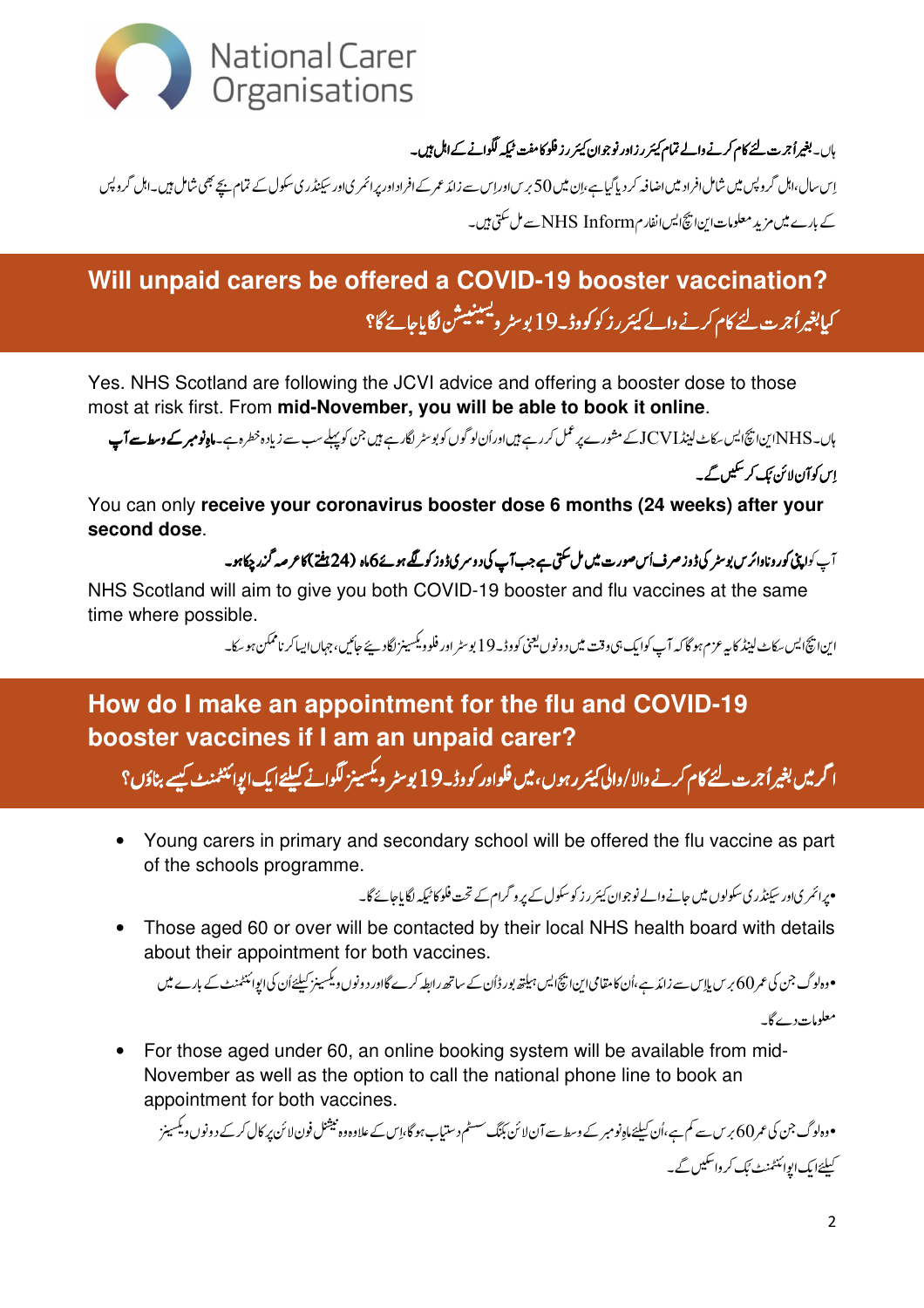

We want to ensure that all unpaid and young carers know they are eligible. Some carers will be contacted directly to encourage them to book and there will also be a public marketing campaign to raise awareness and encourage people to come forward.

ہم اِس بات کویقینی بناناچاہتے ہیں کہ بغیراُجرت لئے کام کرنے والے تمام کیئر رزاور نوجوان کیئر رز ہے بات پہر اس کے اہل ہیں۔کچھ کیئر رزسے براہِ راست رابطہ کیاجائے گا،اُن کی حوصلہ افزائی کی جائے گی کہ وہ بَک کریں،آگاہی کو بنا کے پاکسار کیننگ کی مہم بھی چلائی جائے گیاورلوگوں کوآگے لانے کیلئےاُن کی حوصلہ افنرائی کی جائے گی۔

Will I need to prove that I am an unpaid carer in order to get the flu and COVID-19 booster vaccines?

کہا<u>چھ</u> فلوادر91 پوسٹر ویکسینز لگانے کیلئے رہ<sup>ی</sup>ابت کرنے کی ضرورت ہو گیا کہ میں ایک بغیراً جرت کئے کام کرنے والا/والی *کیئر ر*ہوں؟

No. You will not have to show any form of verification when you book, or when you attend your appointment, to prove you are an unpaid carer.

نہیں۔جب آپ <sup>ب</sup>ک کریں ہااپنی ایوائنٹمنٹ پر آئیں گے توآپ کو<sup>کس</sup>ی فتی تصدیق دکھانے کی ضرورت نہیں ہو گی، بی<sup>ب</sup> تابت کرنے کیلئے کہ آپ بغیراً جرت لئے کام کرنے والے ایک کیئر رہیں۔

## When will I be offered the flu and COVID-19 booster vaccines? مجھے فلواور کووڈ۔19 پوسٹر ویکسینز کپ لگائی جائیں گی؟

Carers aged 70 and over should have already received a letter with their appointment details

۔<br>70° برس پلاس سے زائد عمر کے کیئر رز کواُن کی ایوائنٹمنٹ کے بارے میں پہلے ہی خط مل جاناچاہئے۔

Carers aged 60 and over will receive a letter around the end of October with their  $\bullet$ appointment details.

•60 بریں ہلاس سے زائد عمر کے کیئر رز کواُن کی ایوائنٹمنٹ کے بارے میں اکتو بر کے آخر تک ایک خط دصول ہوگا۔

• From mid-November, carers aged 16-59 will be able to book an appointment online or on the phone. Further details on this will follow.

۔<br>•ماہ نومبر کے وسط سے 59-16 سال کی عمر کے کیئر رزآن لائن بابذریعہ فون ایک ایوائنٹمنٹ ٹک کرواسکیں گے۔اس کے بارے میںمز بد تفصیلات بعد میں دی جائیں گی۔

#### **Further Information**

مزيد معلومات

کووڈ۔

You can find more information on vaccinations for unpaid carers on NHS Inform.